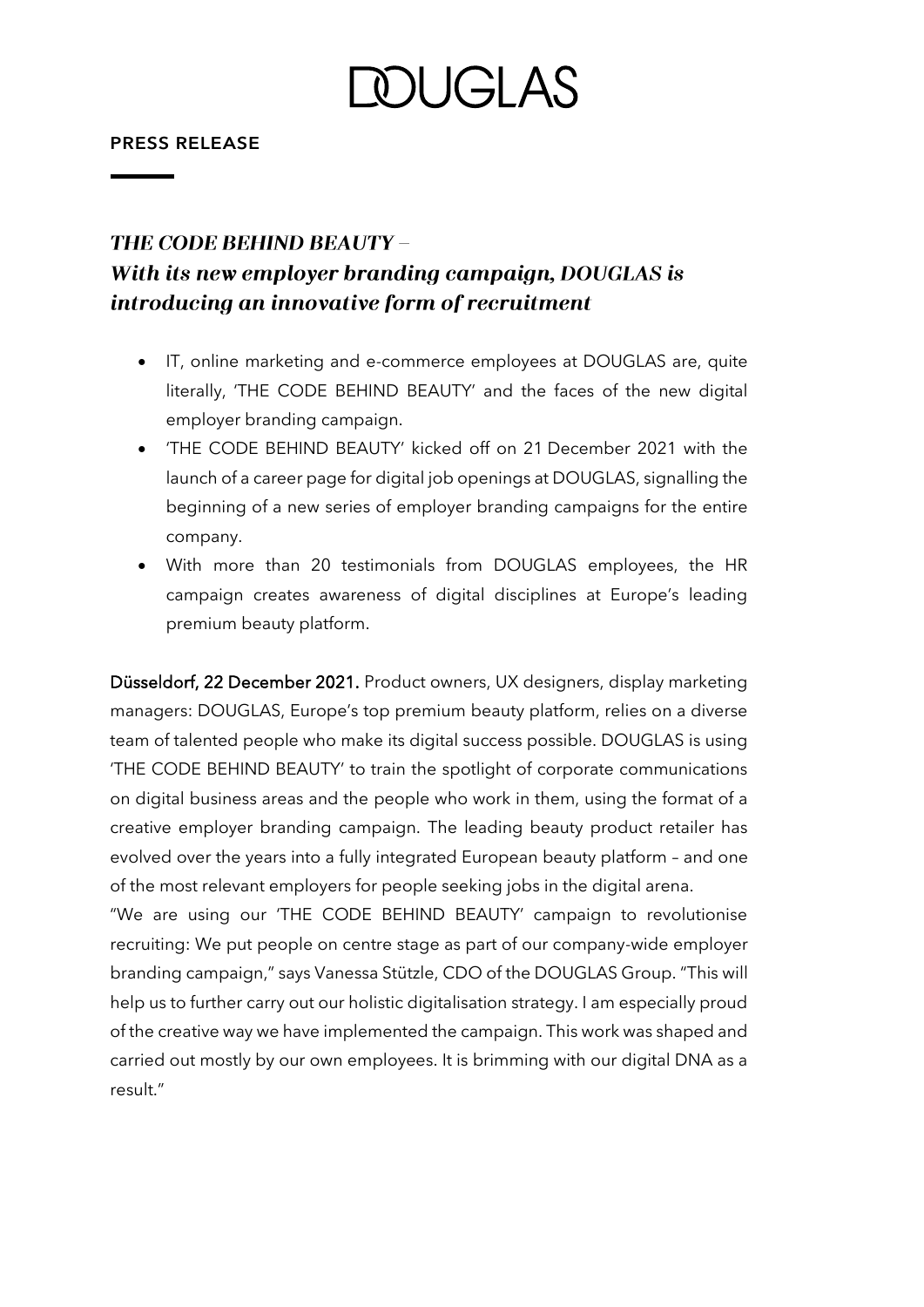# **DOUGLAS**

Until now, little was known about the digital world of work at DOUGLAS or the associated job profiles. The campaign 'THE CODE BEHIND BEAUTY' not only reflects the company's strategic digital orientation; but also focuses on the individual people and their areas of responsibilities in the digital workspace. At the same time, the campaign also marks the launch of a new type of employer branding campaign at DOUGLAS, one that is aimed at improving the company's visibility as a digital and diverse employer. "We have evolved into a digital company that also happens to operate a stationary business over the past few years," says Ingo Mommertz, Vice President Product/IT and CTO of the DOUGLAS Group. "The development of our data-driven premium beauty platform is another reflection of this transformation. A team of more than 250 employees oversee the programming and enhancement work. We intend to continue growing here and are scouring the market in our search to find the best people."

With elaborate make-up, styling and visual effects, DOUGLAS persuasively brings beauty and the digital world together in the new campaign. The exciting job openings in the innovative and future-oriented DOUGLAS beauty world unite team spirit and passion – the two driving forces discussed by DOUGLAS employees and creatively and authentically portrayed in the powerfully evocative HR campaign.

"With 'THE CODE BEHIND BEAUTY', DOUGLAS is introducing an authentic form of employer branding and driving digitised, intuitive recruitment forward – with the aim of inspiring potential applicants for all areas of the company to an equal extent," says Mareike Mende-Ratnam, SVP Group HR at DOUGLAS.

The career page for technical and digital jobs at DOUGLAS went live on 21 December 2021 with its own landing page at [www.behindbeauty.de.](http://www.behindbeauty.de/) The new page offers interested parties the opportunity to obtain in-depth information about the digital world of work and the people behind it at Europe's leading premium beauty platform. The site follows the "mobile first" principle, offering an optimised candidate journey in line with the mobile user behaviour of today's applicants as employer branding becomes more and more intuitive. That could even include direct messages via LinkedIn, Twitter or Instagram, as the recruitment process will spread across an increased number of channels in the future.